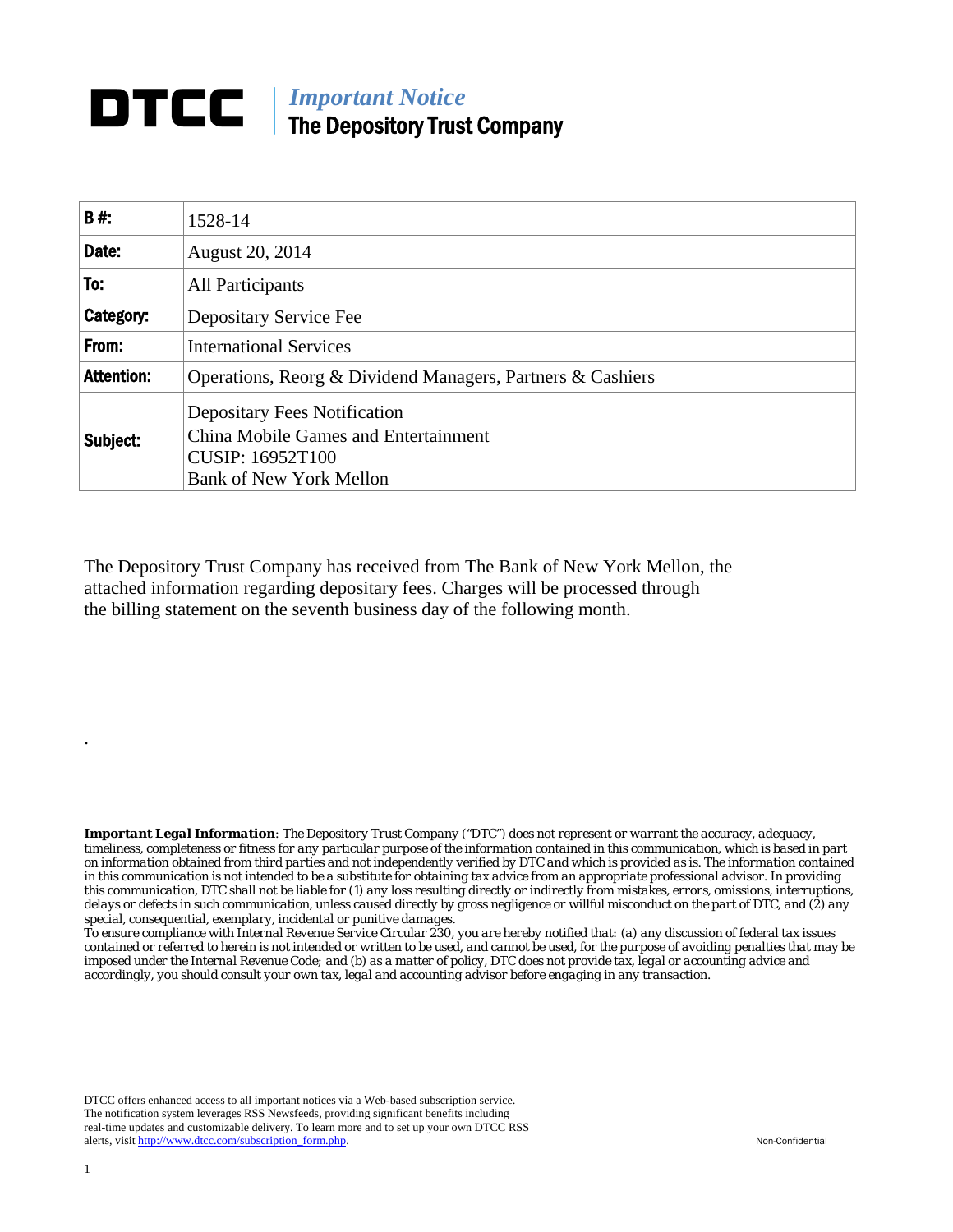

August 19, 2014

 The Bank of New York Mellon(the "Depositary") hereby represents and warrants to DTC, Euroclear, and Clearstream that it may collect and receive, pursuant to the terms and conditions of the Deposit Agreement (the "Agreement"), dated as of Sep 20, 2012 between China Mobile Games and Entertainment Group Limited and the Depositary, a service fee per ADR share in accordance with the table below (the "Representation"):

| Depositary:            | <b>BNYM</b>            |
|------------------------|------------------------|
| DTC#:                  | 2504                   |
| <b>Security Name:</b>  | China Mobile Games and |
|                        | Entertainment          |
| <b>CUSIP:</b>          | 16952T100              |
| <b>Security Type:</b>  | DR                     |
| Fee:                   | \$0.02                 |
| <b>Record Date:</b>    | Oct 03, 2014           |
| <b>Billing Period:</b> | October                |
|                        |                        |

The Depositary hereby instructs DTC, Euroclear, and Clearstream to collect and pass-through such fees to the Depositary (the "Instruction").

Depositary hereby agrees to indemnify and hold harmless DTC, Euroclear, and Clearstream and their respective officers, directors, employees and agents (the "Indemnitees") from and against any and all Losses  $\frac{1}{1}$  and/or Legal Actions<sup>2</sup> resulting from or arising out the Representation and/or the Instruction, provided, however that such indemnity shall not extend to any Losses or Legal Actions resulting from or arising out of the negligence, willful default or fraud of DTC, Euroclear, and Clearstream (or any of their respective officers, directors, agents or employees).

Thank You,

## The Bank of New York Mellon

BNY Mellon collects fees from DR holders pursuant to the terms and conditions of the DRs and the deposit agreement under which they are issued. From time to time, BNY Mellon may make payments to the issuer to reimburse and / or share revenue from the fees collected from DR holders, or waive fees and expenses to

<sup>&</sup>lt;sup>1</sup> "Losses" means and includes all losses, liabilities, damages, judgments, payments, costs and expenses (including without limitation any reasonable costs of investigation and reasonable legal fees and expenses incurred).

<sup>&</sup>lt;sup>2</sup> "Legal Action" means and includes any claim, counterclaim, demand, action, suit, counterclaim, arbitration, inquiry, proceeding or investigation before any federal, state or foreign court or other tribunal, or any investigative or regulatory agency or SRO.